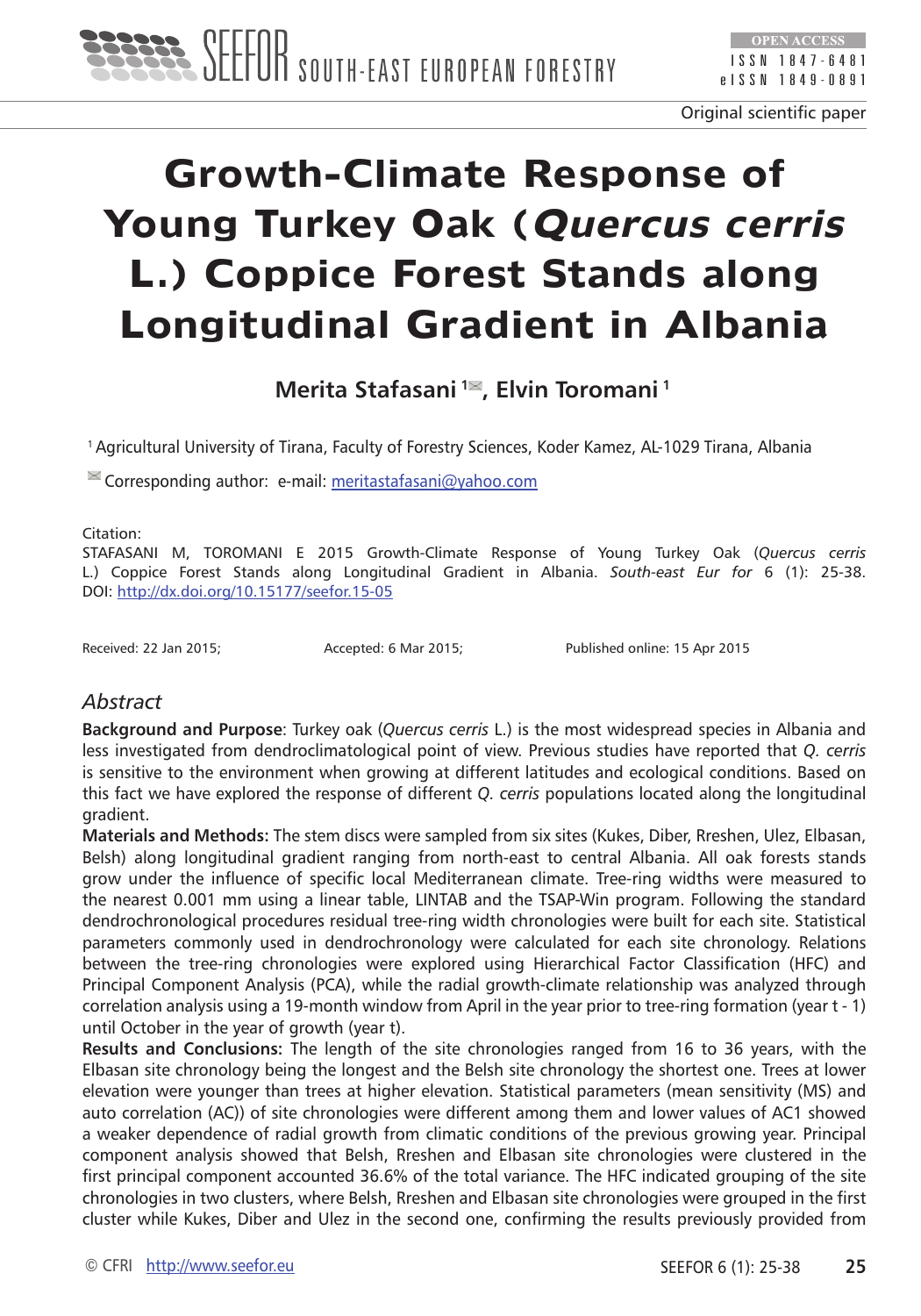PCA. The dendroclimatological analyses showed that the positive moisture balance in current April and previous September was the dominant climatic factor favoring the radial growth of *Q. cerris* in Albania.

**Keywords**: dendroclimatology, principal component analysis, hierarchical cluster analysis, correlation analysis

## **Introduction**

The genus *Quercus* is one of the most important clades of woody angiosperms in the Central and Western Europe, in terms of species diversity, ecological dominance, and economic value [1]. Turkey oak as one of the species of this genus is grown in England, France, Italy, Balkan Peninsula, as well as in Albania. The genus *Quercus* in Albania is mainly represented by Turkey oak (*Quercus cerris* L.), Italian oak (*Quercus frainetto* Ten.), Pedunculate oak (*Quercus robur* L.) and Sessile oak (*Quercus petraea* Liebl.). *Q. cerris* is the most widespread species in Albania, covering 132910 ha (30.8% of overall forest area) with a standing volume of 2.5 million  $m<sup>3</sup>$ , dominated by young forest stands ranging from the age of 10 to 20 years [2]. Oak forests in Albania are managed in two ways: coppice and high forests. However, there are some forests under mixed management. In general, about 74% of oak forests are coppice and 26% are high forests. Because they are managed as coppice, oak forests are often clear cut and managed with short rotation. This is the reason why they are so young.

Among the deciduous oaks, Turkey oak is less investigated from a dendrochronological point of view. In Albania, there are several studies related to this species focusing on silvicultural aspects [3], but there are no chronologies available, nor any study about radial growth and its response to climate.

The natural stands of this species in Albania grow under the Mediterranean climate conditions, characterized by dry and hot summers and wet and cold winters, both periods unfavorable for growth [4-6]. Oak forests in low altitude sites face a lack of moisture during summer and the water shortage during these months of the growing season reduces the radial growth.

Tree ring analysis is considered as a powerful tool for the identification of the most important relations between the tree radial growth and the climate [7-9]. In dendrochronological studies the inter-annual response of radial growth to local climate variations is evaluated through the study of the relation between the total tree-ring width and the climate data [10]. Tree-ring responses of Turkey oak to climate fluctuations have been widely studied in Italy [11, 12], Serbia [13], Slovakia [14], etc.

Previous studies have also reported that Turkey oak is sensitive to local climatic conditions and to those sites located at different altitudes [15]. This characteristic initiated the idea to investigate the response of the radial growth of young *Q. cerris* populations located along the longitudinal gradient to different local climate conditions. Because all Turkey oak forest stands are conventionally managed as coppice in the climate-growth analysis, we were constrained in selection of such young oak stands.

Therefore the objectives of this study were: i) to develop first *Q. cerris* chronologies for different sites, ii) to study the radial growthclimate relationship along the longitudinal gradient and iii) to study the response of the radial growth of *Q. cerris* to local and regional climate.

## **MATERIALS AND METHODS**

#### **Research Locations**

The study was carried out in six sites along longitudinal gradient (Figure 1). In the northeast part our sampling sites were Kukes (KUK) and Diber (DIB), in the northern central part of Albania we chose Ulza (UL) and Rreshen (RESH), while from southern-central Albania we took samples from Graceni (ELB) and Belsh (BEL). All studied sites represent the natural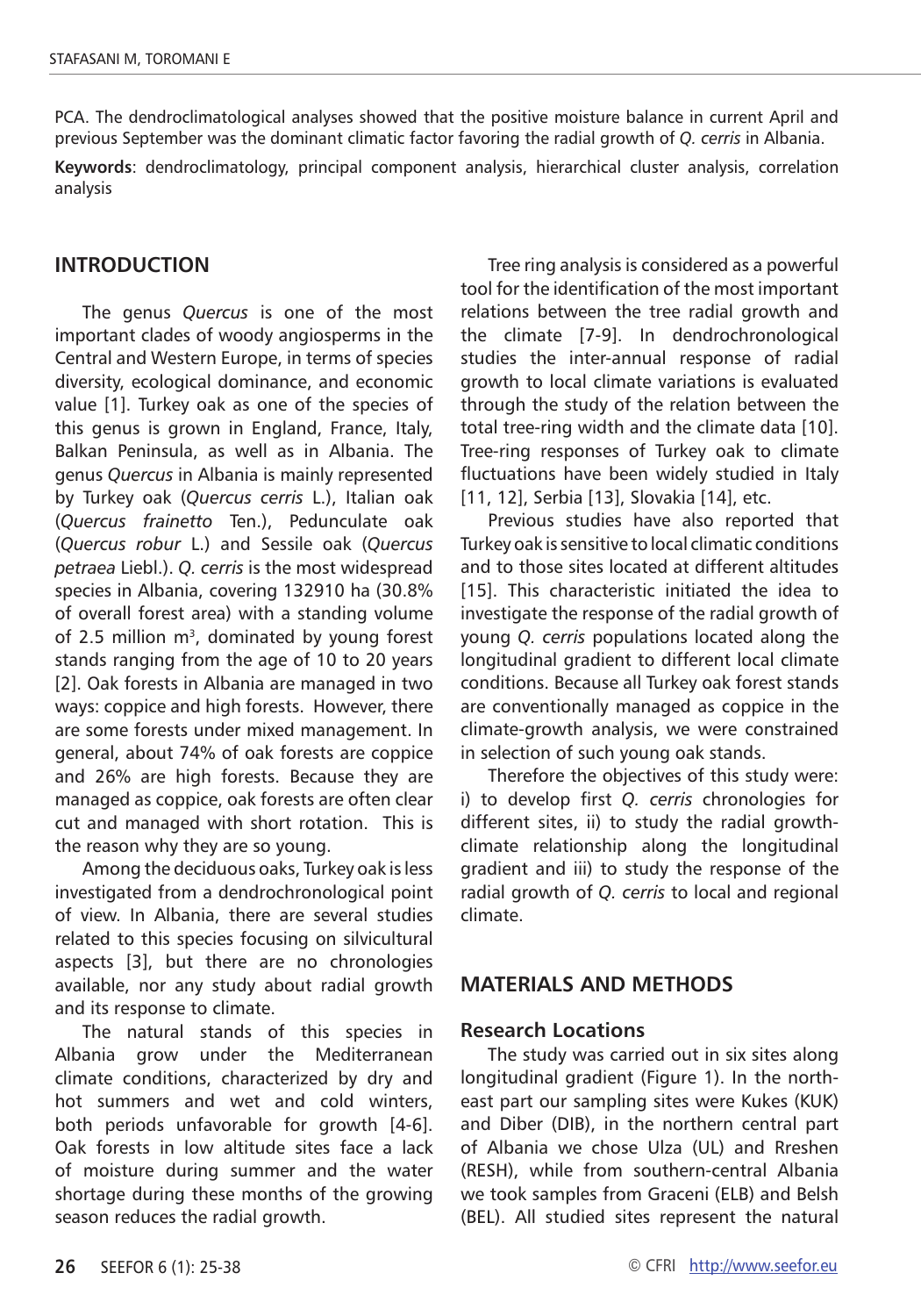

**FIGURE 1.** The location of sampling sites in the map

habitats of mixed forest stands of Turkish oak (*Q. cerris* L.) and Macedonian oak (*Q. frainetto* Ten.) managed intensively as coppice for a long time. The study sites are located in different exposition and in a broad altitudinal range from 240 m until 692 m a.s.l (Table 1). Natural understory vegetation consists of common hornbeam (*Carpinus betulus* L.), common juniper (*Juniperus communis* L.), common hawthorn (*Crataegus monogyna* Jacq.) and herbaceous vegetation. These forest stands are grown on brown soils formed on limestone bedrock. Such soils have medium thickness with a sub-clay structure.

# **Climate of the Studied Areas**

The KUK site is in a hilly area and it has a Mediterranean climate [16] with harsh winters and abundant rainfall. The mean annual temperature is 11.2°C, with long-term mean total annual rainfall reaching the value of 850 mm. The coldest month is January (-3°C), while the warmest month is July  $(21.9^{\circ}C)$ . Precipitation has a non-uniform distribution, with the highest amount of precipitation during winter (321.7 mm) and the lowest amount during summer (100 mm) (Figure 2).

The DIB site is also in a hilly area and it has a Mediterranean climate [16] with a mean annual temperature of 8.2°C. The coldest month in this site is January (-2.4°C) and the warmest is August (19°C). The amount of precipitation is 990 mm per year on average. The majority of precipitation falls in winter (366.9 mm) where January is the wettest month (175.6 mm), whereas the driest month is July (49.2 mm). For both sites snow is a common phenomenon during the winter period.

The RRESH and UL Turkey oak natural stands are growing under the influence of the northern central hilly area with a Mediterranean climate. The long-term mean annual temperature in both sites is 13.5°C. The lowest recorded

| <b>Site</b>     | <b>Altitude</b><br>(m a.s.l.) | <b>DBH</b><br>(cm) | н<br>(m)       | Age<br>(years) |
|-----------------|-------------------------------|--------------------|----------------|----------------|
| Kukes (KUK)     | 365                           | $6.9 + 4.5$        | $6.0 \pm 2.2$  | $28.0 \pm 7.0$ |
| Diber (DIB)     | 616                           | $10.7 \pm 8.2$     | $7.0 + 2.5$    | $22.0 \pm 5.0$ |
| Rreshen (RRESH) | 240                           | $7.0 + 4.1$        | $4.5 \pm 1.7$  | $18.0 \pm 6.0$ |
| Ulez (UL)       | 241                           | $6.9 + 2.9$        | $7.0 \pm 2.5$  | $21.0 \pm 6.0$ |
| Elbasan (ELB)   | 692                           | $20.7 + 12.9$      | $15.5 \pm 3.1$ | $36.0 \pm 7.0$ |
| Belsh (BEL)     | 136                           | $9.4 \pm 5.9$      | $7.4 \pm 3.5$  | $16.0 \pm 1.0$ |

**TABLE 1.** Characteristics (mean ± standard deviation) of the sampled trees and altitude of the studied sites

DBH - diameter at breast height; H - tree height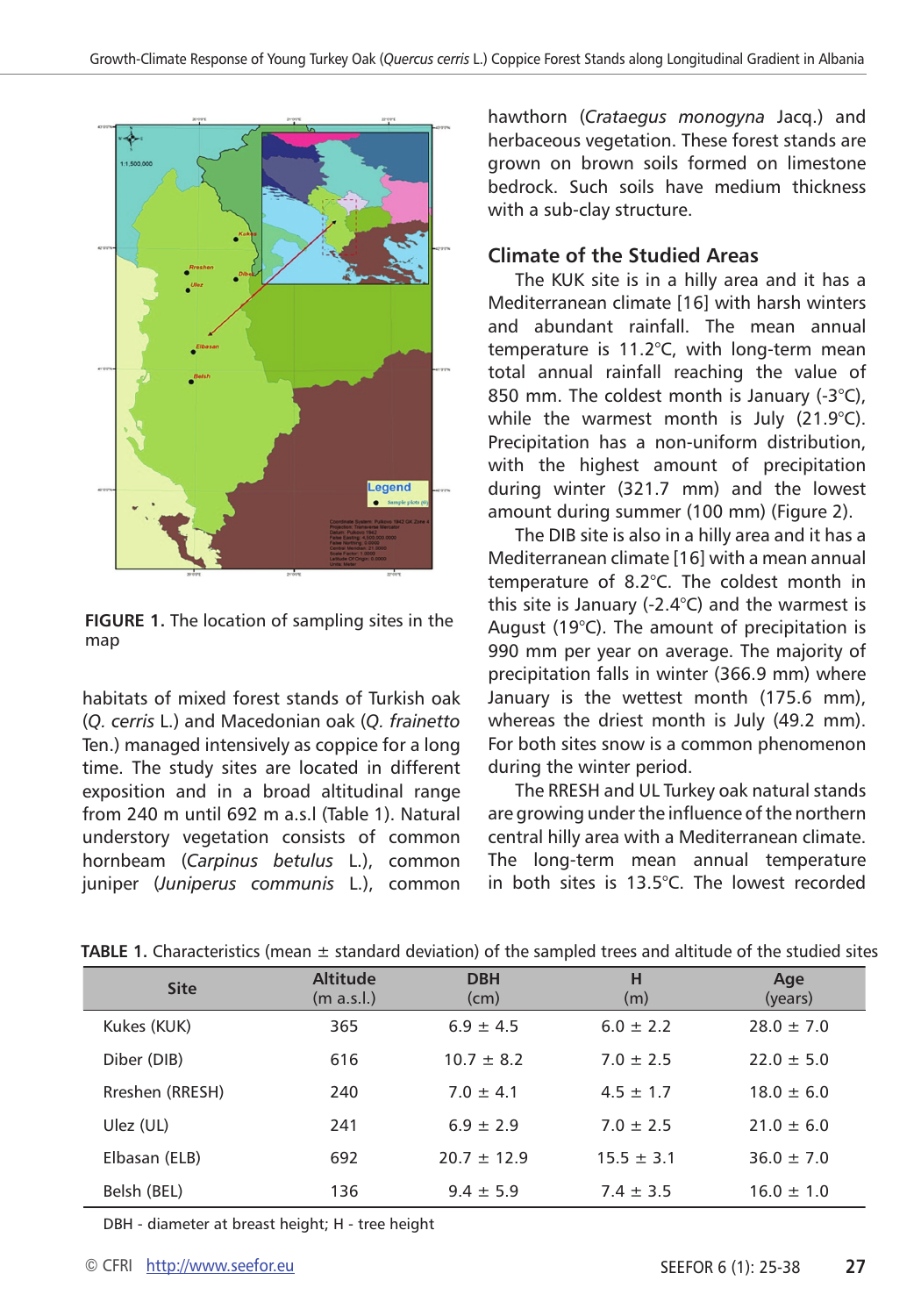

**FIGURE 2.** Climate diagrams of the studied sites along longitudinal gradient. Dashed lines indicate monthly total precipitation and solid lines mean monthly temperatures.

temperature for RRESH and UL sites is 3.1°C and 4.3°C in January respectively, while the warmest month is July (23.2°C and 23.8°C respectively). The long-term mean annual sum of precipitation is 1937 mm for RRFSH and 1271 mm for UL site. The wettest month for both sites is December (296.2 mm (RRESH) and 199.7 mm (UL)), while July (71.1 mm) and August (35.8 mm) are the driest months for RRESH and UL. The snow is a temporal phenomenon in both sites during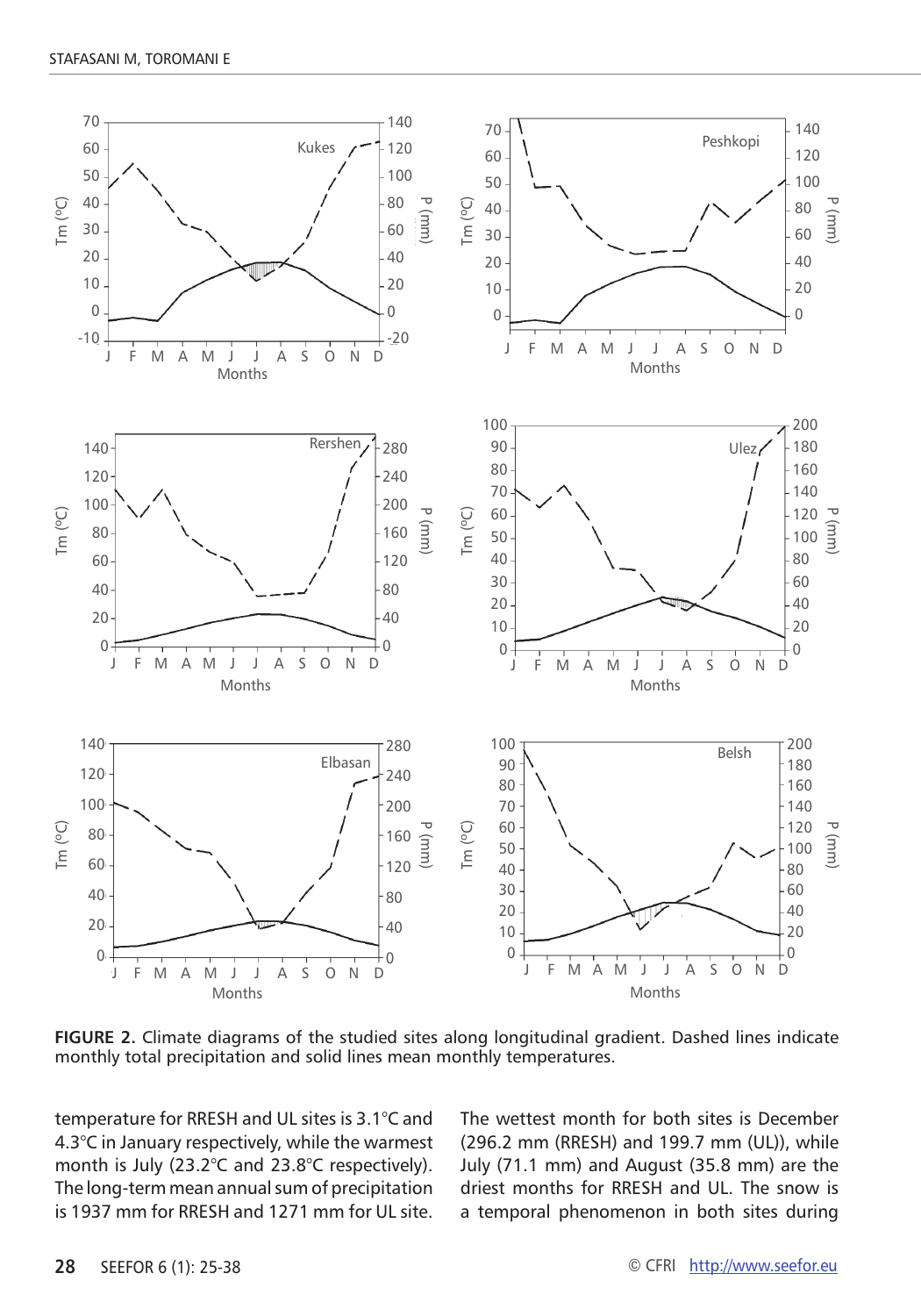winter, affecting the moisture soil balance, especially in the start of the cambial activity of Turkey oak species.

The ELB and BEL sites have a southern central Mediterranean climate. The mean annual temperature is 12.2°C and 15.5°C for ELB and BEL respectively. The minimum temperature for ELB is 5.2°C (January) and the maximum 21.7°C (August), while for BEL the lowest temperatures is 6.7°C (January) and the highest (24.8°C) was recorded in July. The total amount of precipitation is 1271.2 mm (ELB) and 1745 mm (BEL) per year. The highest amount of precipitation in both sites falls during winter and spring, with November, December, January and February being the wettest months and summer months being the driest. Summer months are drier in BEL site where the longterm monthly sum precipitation recorded was 122.6 mm, whereas in ELB site the amount of summer precipitation was 216.7 mm on average. The driest months are July and August for ELB and June and July for BEL site. Snow is common for ELB site, lasting on average 17 days and usually falling in January or February, but is not a common phenomenon for BEL site.

# **Tree Sampling**

Dominant healthy trees with no damage were selected for sampling at all study sites. The core sampling at first five sites was carried out during the period from October to November 2012, while the samples from Belshi area were taken in February 2014. From 8 to 18 sample trees were cut at each site. Three stem discs from the bole, middle and top of the stem were taken from each tree. The stem discs were air dried and sanded until the tree-ring patterns were perfectly visible. Tree-ring width (TRW) was measured to the nearest 0.001 mm using a linear table, LINTAB (Frank Rinn S.A, Heidelberg, Germany) and the TSAP-Win program. For each sampled tree, height (H) was measured with Vertex, while diameter at breast height (DBH) with caliper.

TRW series were cross-dated and checked visually and statistically using PAST-4<sup>™</sup> software [\(www.sciem.com\)](http://www.sciem.com). Firstly, visual on-screen

comparison was done after TRW measuring and then statistical cross- dating was conducted by calculating statistical parameters, such as the t-value according to Baillie and Pilcher  $(t_{\text{p}})$  [17] and Gleichlaufigkeit coefficient (GLK%) [18]. Additional quality control was applied using the COFECHA program [19].

The cross-dated ring width series were detrended and standardized to remove age-related growth trends [7, 20]. The standardisation was performed with the ARSTAN software [21]. A negative exponential function was fitted to the raw data and then the original values were subtracted from the fitted ones. The residual series were averaged using a bi-weight robust mean function to construct residual chronologies of TRW for each site.

Statistical parameters commonly used in dendrochronology were calculated: 1) mean sensitivity (MS), which is a measure of the relative change in ring widths between successive years, 2) the first order autocorrelation (AC1), which reflects the influence of the previous year's growth on current growth with a time lag of one year [7] and 3) expressed population signal (EPS), which quantifies how well a chronology based on a finite number of trees represents the hypothetical perfect or true chronology. The first two parameters indicate the sensitivity of the species growth to environmental factors, while the EPS was used to evaluate the climatic signal of each chronology [22].

Considering the relatively young age of the trees, we used the residual chronology (RES), since the RES contains more high-frequency signals and is better in examining the growthclimate relationship in the study area. In the following analyses the period 1998-2012 which is common to all chronologies has been taken into account. In this common period all studied chronologies reached an EPS higher than the theoretical threshold of 0.85.

# **Multidimensional Analysis**

The relations between the tree-ring chronologies were explored using hierarchical factor classification and principal component analysis. The first analysis made a classification of the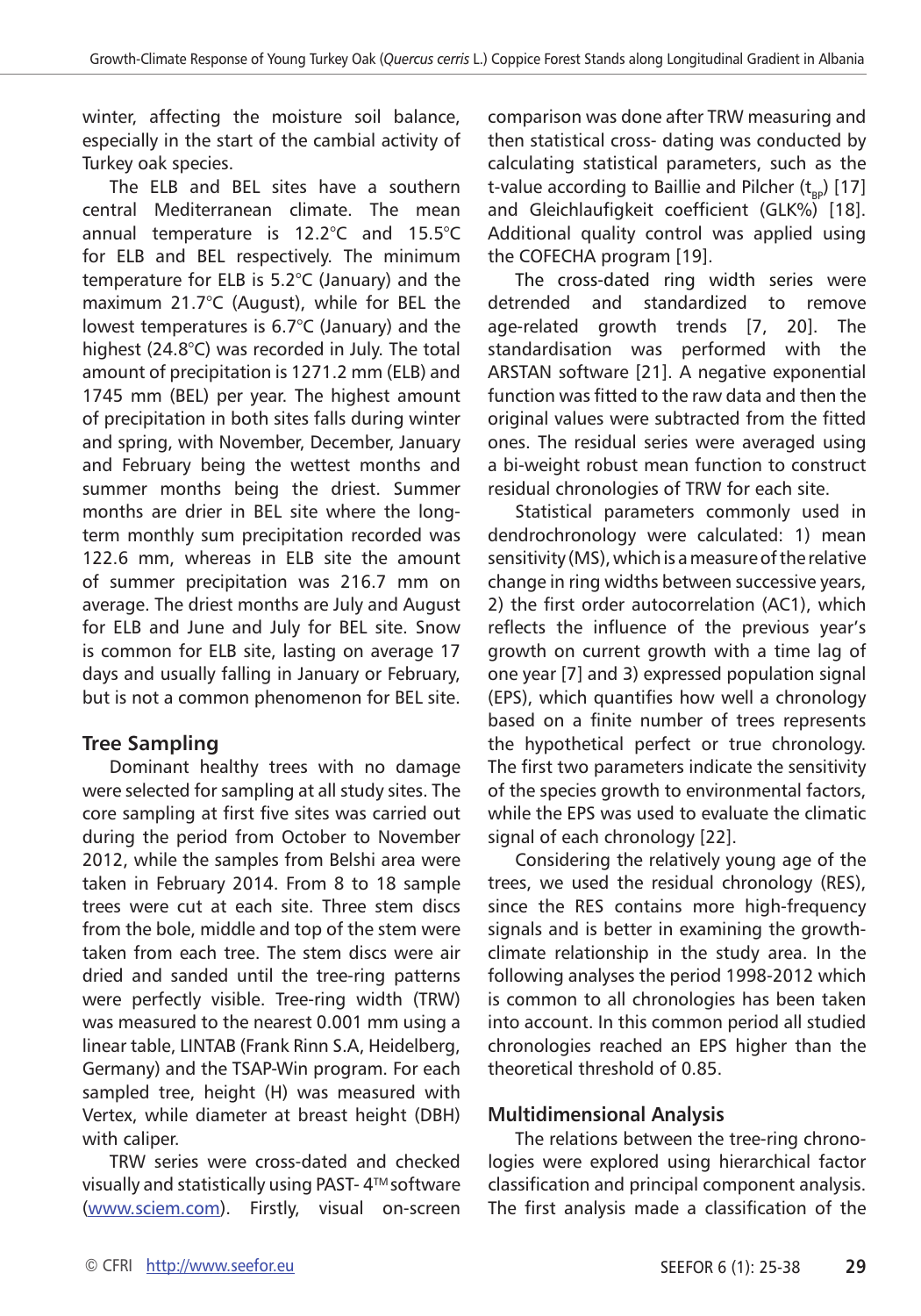series based on their similarity, while the last one made an ordination of the RW series based on their variance. The Principal Component Analysis (PCA) was run for the ordination [23, 24]. We applied the Varimax with Kaiser Normalization rotation method and, according to Kaisser-Guttman's rule [25], we decided to take into account only the principal components with eigenvalues larger than 1.

Moreover, for series classification we applied the Hierarchical Factor Classification (HFC) [26]. We performed HFC to classify Turkey oak site chronologies into meaningful groups and subgroups. The HFC clustered the oak radial growth chronologies based on their similarity and variance homogeneity. Thus, one cluster or node is established by merging two or more oak chronologies. The HFC can simultaneously be both a classification and a factor analysis tool and therefore different clusters of grouped chronologies can be distinguished [27, 28]. At each cluster node, the first component represents what the merging groups of chronologies have in common, whereas the second one represents the main differences between the clusters [27]. In the HFC analysis, the fusion level is a measure of the diversity of the groups obtained by cutting the dendrogram at each level.The PCA and HFC analyses were performed using SPSS 17 software (SPSS inc).

# **Growth – Climate Relationship**

The radial growth-climate relationship was analyzed through correlation analysis. We had access over two sources of climate data – local meteorological information from meteorological stations of Kukesi, Peshkopi, Burreli, Elbasani, Belshi and Shkodra which were used to produce climatic diagrams of the study sites (Figure 2) and a gridded CRU TS 3.1 temperature and precipitation dataset for the 1901-2009 period with a grid resolution of 0.5x0.5° [29]. The CRU dataset used in this study was extracted from the database using the KNMI Climate Explorer web page ([http://](http://climexp.knmi.nl/) [climexp.knmi.nl/\)](http://climexp.knmi.nl/). We extracted climate dataset for the region encompassed by the coordinates 40°25'-42°25'N and 19°25'-20°25'E.

When we compared local climate datasets with the gridded CRU TS 3.1 dataset, it was ascertained that these climate data were not sufficiently reliable, mainly due to the lack of homogenization, missing values and brevity. Therefore, we took these datasets only as a reference, to which the CRU TS 3.1 dataset was compared and checked for anomalies. To describe the climatic signal of Turkey oak populations along the longitudinal gradient, Pearson's correlations were computed between the RW standard chronologies for each sampled site and between monthly total precipitation (P) and mean monthly temperature (T) for the common period 1998 - 2012, using a 19-month window from April in the year prior to treering formation (year t - 1) until October in the year of growth (year t). In addition, correlation functions were calculated between the three chronologies represented by the first principal components (PC1) and regional climate data. For this analysis we built a regional climatic dataset by averaging the values of climatic variables for the region encompassed by the coordinates 40°25'- 42°25'N and 19°25'-20°25'E. The regional climatic dataset was then used to study the radial growth climate relationship at the regional scale [30]. Significance and confidence intervals of Pearson's correlation coefficients were calculated using SPSS 17 software.

# **RESULTS**

# **Characteristics of the Site Chronologies**

The length of the chronologies ranged from 16 to 36 years, with the ELB site chronology being the longest and the BEL chronology the shortest one (Figure 3). Trees at lower elevations were younger than trees at higher elevations. The height and diameter at breast height varied between sites reaching the highest value in ELB site and the lowest in RESH site (Table 1).

The mean correlation among trees (MC) which ranks from 0.16 (DIB, 22 years) to 0.47 (KUK, 28 years) was considered significant at the p<0.05. Statistical parameters (MS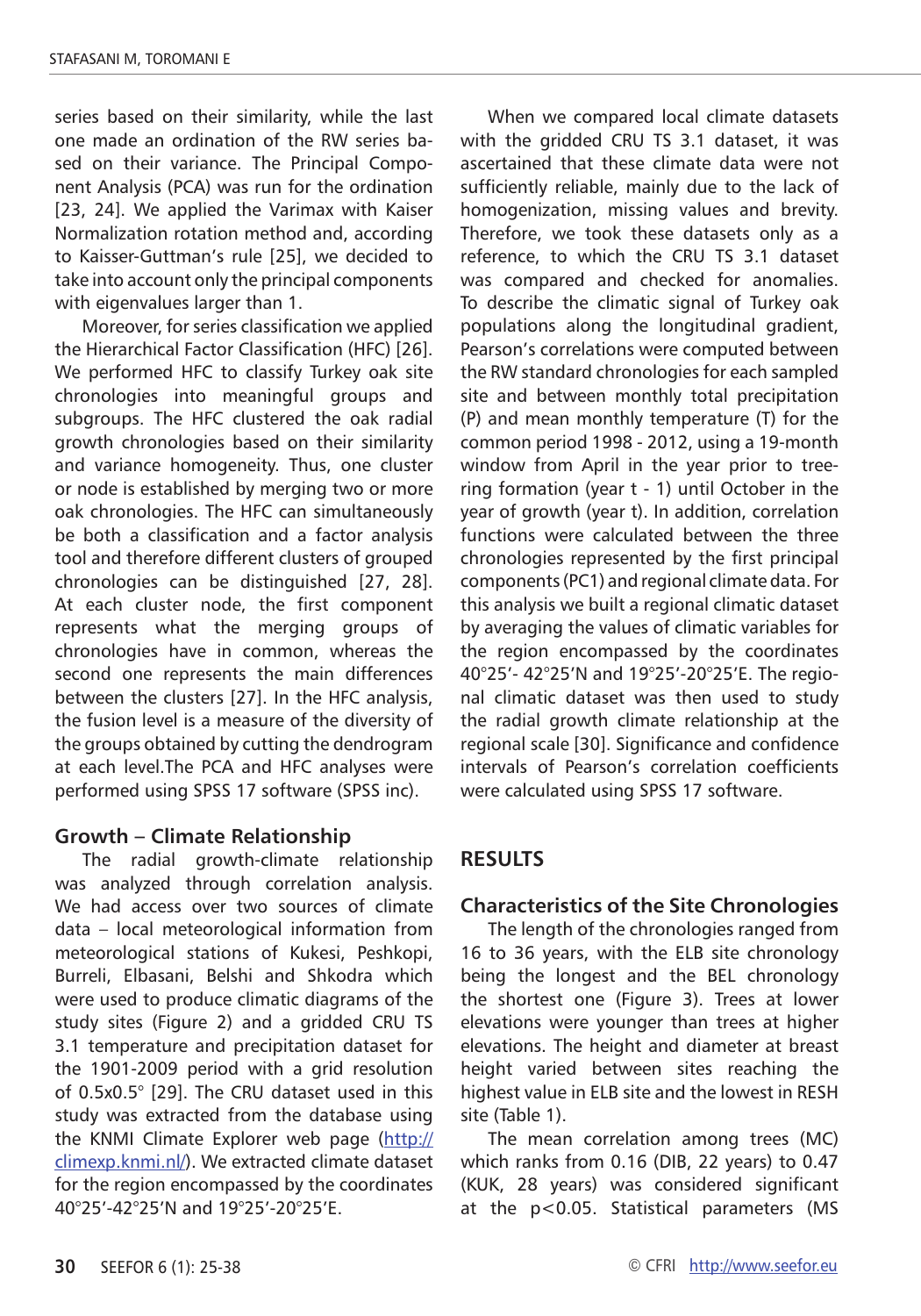

**FIGURE 3.** Raw tree-ring width chronologies of Turkey oak (*Quercus cerris* L.) (grey lines) and the arithmetic mean (black circle solid lines) of studied sites. Upper part of the figure is the raw tree-ring width chronology of the sampled site; lower part shows sample replication.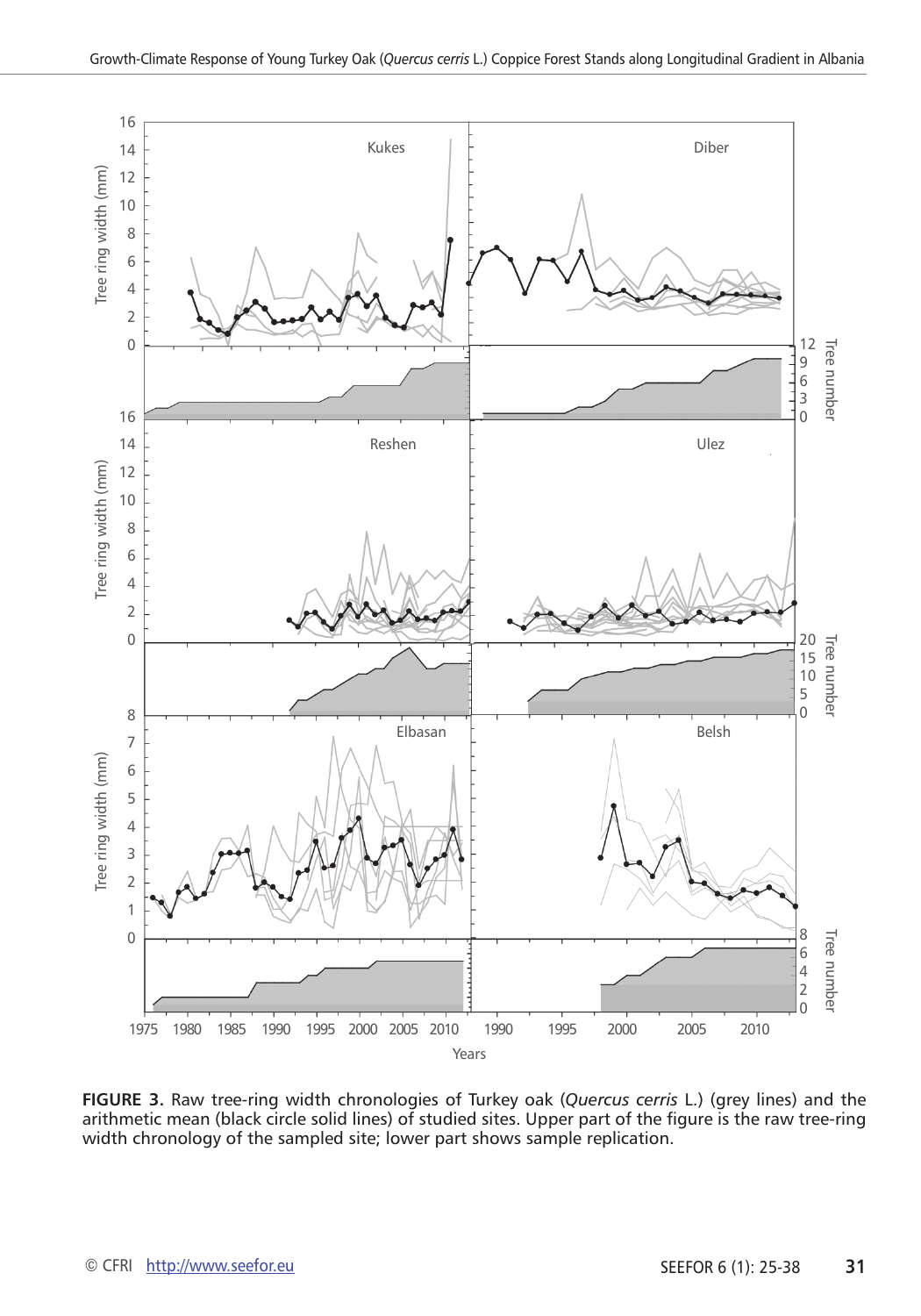and AC1, Table 2) indicate heterogeneous values within the six chronologies, with UL site chronology displaying the lowest mean sensitivity and DIB site chronology showing the lowest first-order autocorrelation. All chronologies showed a lower value of AC1 indicating a weaker dependence of current oak radial growth than of the growth of the previous year. The EPS for all site chronologies was higher than the critical value of 0.85 on the common period 1998-2012 (Table 2).

## **Multidimensional Analysis**

The PCA was run for each site chronology (Figure 4a). It is well known that the most relevant numerical result of PCA is the percentage inertia as a measure of the importance of a component. In the RW analysis, the first principal component explains 36.64% of the total inertia and the second component contributes up to 58.8%. The principal component analysis showed that BE, RRE and ELB site chronologies clustered in the first principal component accounted 36.6% of the whole variance, while UL site chronology contributes in the second principal components with 22.2%.

The RW chronologies dendrogram obtained from the HFC analysis (Figure 4b) has grouped the existing site chronologies in two clusters. RRESH, BEL and ELB site chronologies have been grouped in the first cluster while KUK, DIB and UL have been grouped in the second one.

## **Growth-Climate Relationship**

Correlation analysis showed that the most distant sites showed a higher sensitivity and a reverse response against temperature (Figure 5). Most of the sites showed significant negative correlation with current June temperatures as well as with current September and October precipitation. Ring width chronologies from RRESH and UL sites showed significant and positive relationship with current July temperature. Considering the temperature impact on tree radial growth, especially during summer months, the treering width of sampled trees at UL and BEL sites was negatively affected by high June temperatures. Moreover, previous July and August temperatures showed a significant positive correlation with RW growth of trees in these sites.

The correlation analysis pointed out a significant positive correlation of radial growth with April precipitation, highlighting the importance of water in early wood growth. The correlation function performed for the first component (PC1) of RW confirmed the positive influence of current June and previous

| <b>Site</b>     | <b>Total tree-ring width</b> |           |                 |         |            |  |
|-----------------|------------------------------|-----------|-----------------|---------|------------|--|
|                 | <b>MC</b>                    | <b>MS</b> | AC <sub>1</sub> | Corr    | EPS > 0.85 |  |
| Kukes (KUK)     | 0.47                         | 0.25      | 0.54            | $-0.58$ | 1990-2012  |  |
| Diber (DIB)     | 0.16                         | 0.30      | 0.27            | $-0.12$ | 1995-2012  |  |
| Rreshen (RRESH) | 0.35                         | 0.29      | 0.48            | 0.81    | 1998-2012  |  |
| Ulez (UL)       | 0.17                         | 0.19      | 0.51            | $-0.15$ | 1997-2012  |  |
| Elbasan (ELB)   | 0.21                         | 0.35      | 0.44            | 0.64    | 1980-2012  |  |
| Belsh (BEL)     | 0.46                         | 0.25      | 0.56            | 0.87    | 1998-2013  |  |

**TABLE 2.** Statistical parameters of site chronologies for each sampled site

MC - mean correlation between trees; MS - mean sensitivity; AC1 - First order Autocorrelation;

Corr - Correlation between site chronology and first principal component; EPS - Expressed Population Signal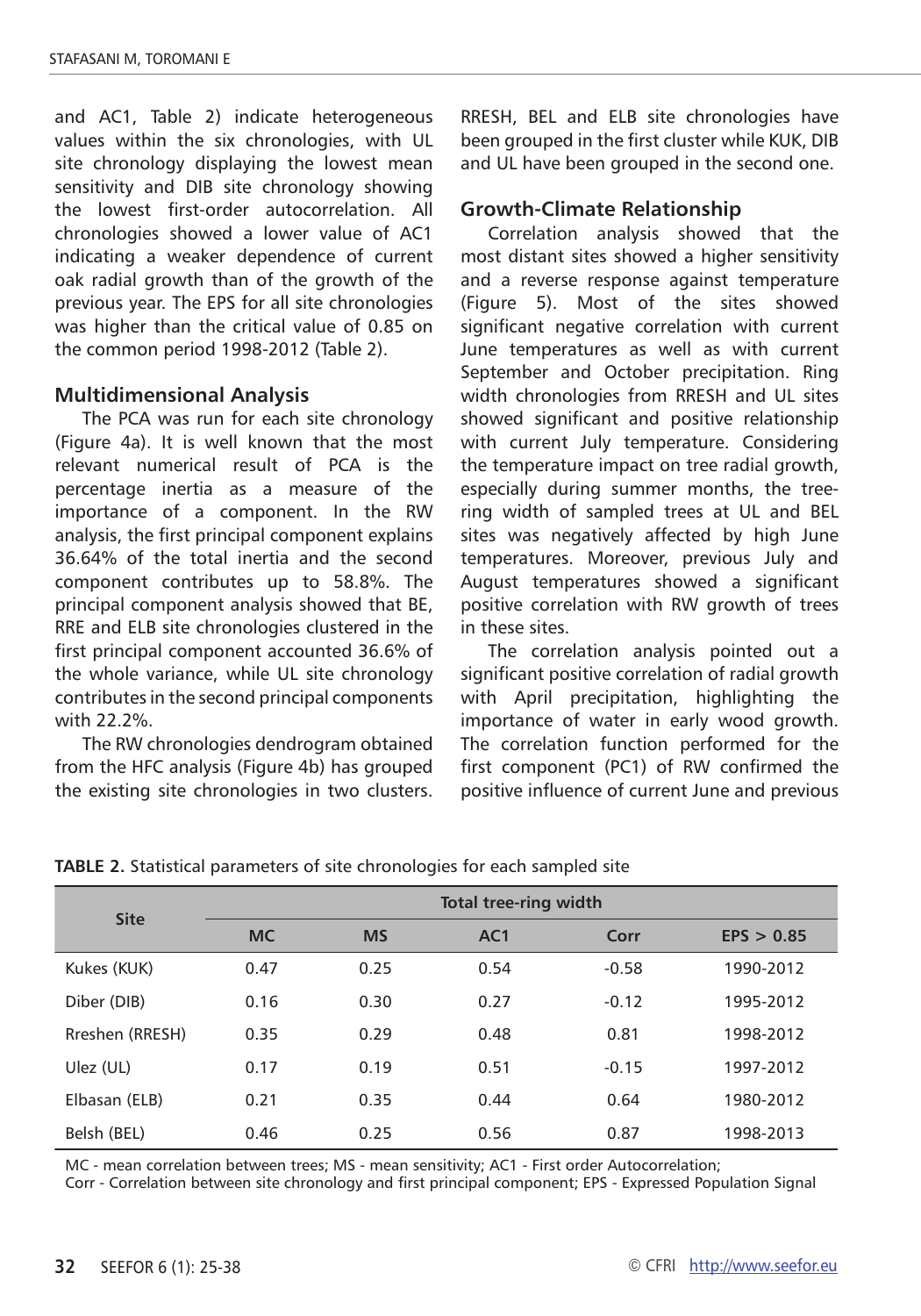July and September precipitation over radial growth at a regional scale. Negative correlation found between PC1 and July temperature of the current growing year was consistent with the same relationship found for KUK site (Figure 6).



**FIGURE 4.** The multidimensional analysis between site chronologies in the sampled sites (**a** - the pattern of the chronologies on the planes spanned by the first two principal components of PCA-s; b - the dendrogram created by HFC of the site chronologies of the tree-ring width).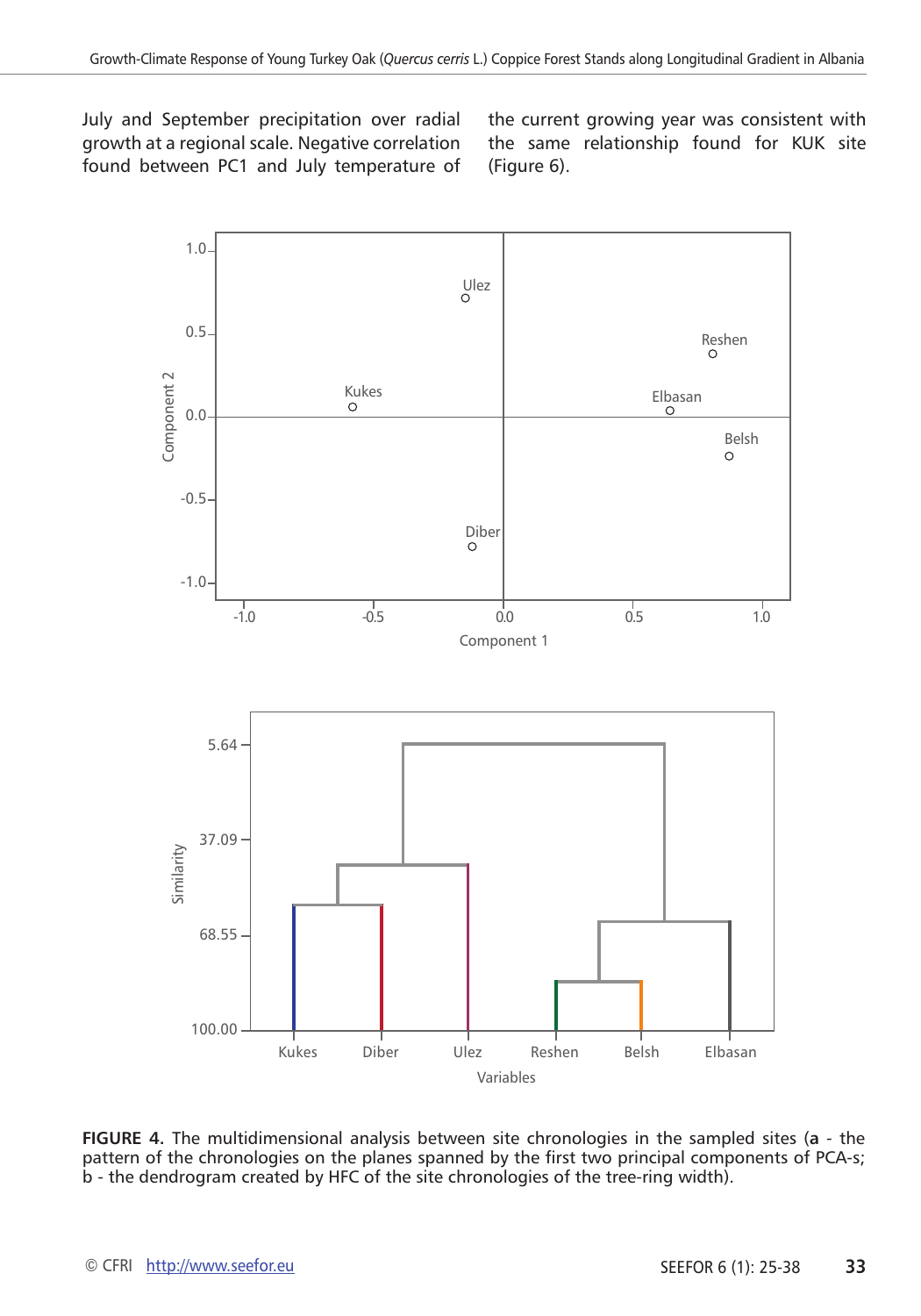

**URE 5.** The correlation function between residual site chronologies and monthly sum of precipitation (grey bars) and mean monthly temperatures (black bars). The black asterisks indicate significant correlation at p $<$ 0.05.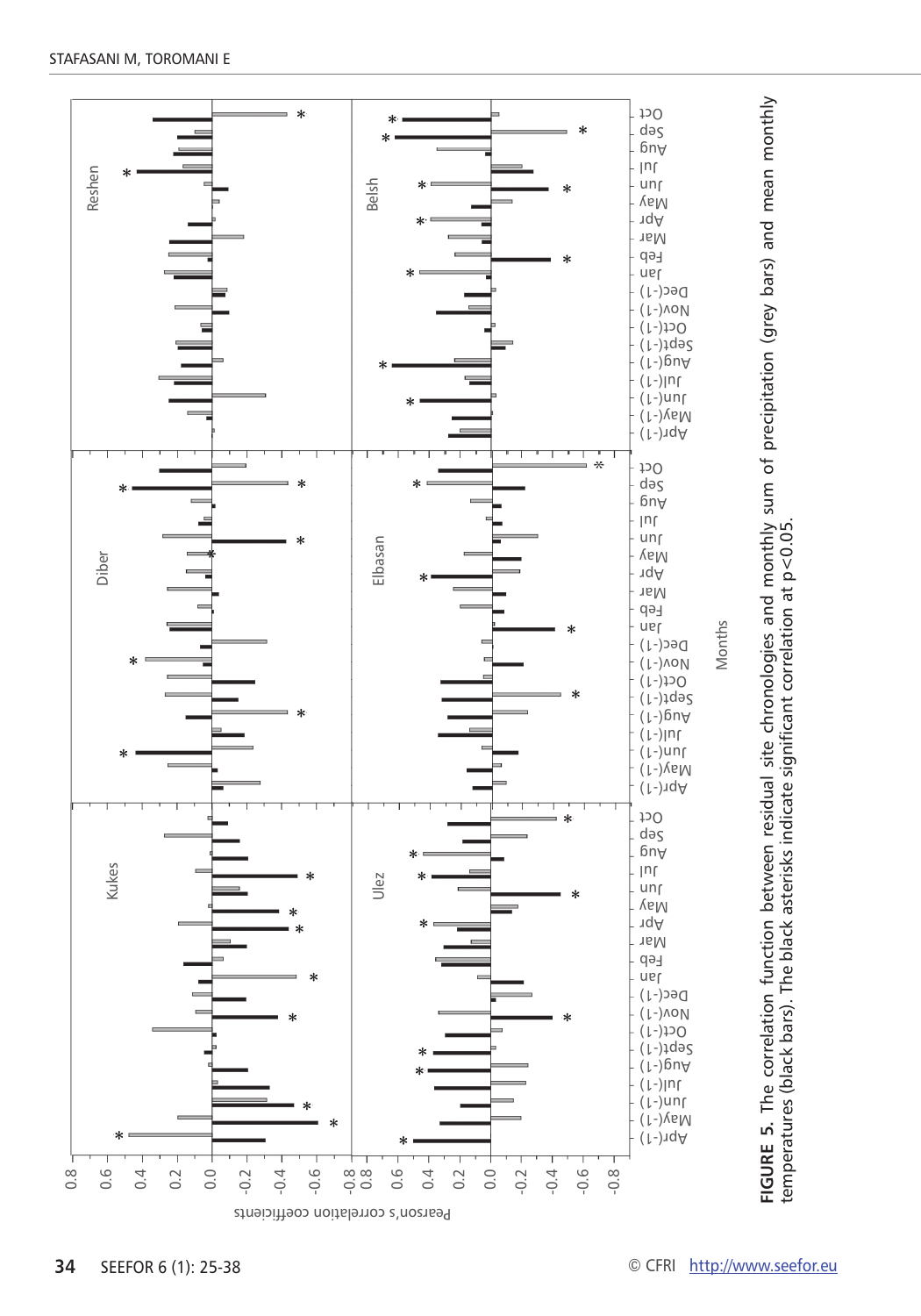

**FIGURE 6.** Correlation functions between PC1 of the first PCA on sites chronologies for total tree ring width and monthly sum of precipitation (grey bars) and mean monthly temperatures (black bars).

# **DISCUSSION**

Our study provides evidence about the growth of young *Q. cerris* coppice forest stands along longitudinal gradient in Albania. These forest stands were from 16 to 36 years old, which caused a limitation in the climategrowth analysis because of the short time span. Statistical parameters (MS and AC1) corresponding to six different chronologies showed heterogeneous values according to the longitudinal spatial distribution. Therefore, we can infer that entire young Turkey oak populations have a non uniform sensitivity to local environmental conditions. The low values of first-order autocorrelation indicated a weak persistent lag effect in the growth of young oaks from previous year's radial growth.

The multidimensional analysis showed that ring width chronologies of BEL and RESH sites contributed more to the first axis than ELB chronology. It suggests the existence of a common climate signal in all chronologies

mentioned above. On the other hand, the UL chronology had a higher contribution to the second axis compared to DIB and KUK chronologies. The most distant location of DIB and KUK chronologies regarding to both axes indicate the lack of common signals as found in other sites.

The correlation analysis showed that radial growth of Turkey oak at distant sites was more sensitive against temperature. Our analysis showed a contrasting relationship between KUK, DIB and BEL chronologies with previous June temperatures, but DIB and BEL chronologies showed the same negative relationship with current June temperatures. It implies that high temperatures in the early summer may induce increased water stress and a subsequent decrease in radial growth due to elevated water loss associated with evapotranspiration and soil water evaporation. The negative effect of June temperatures on young oak growth has been previously observed in several localities in Continental Europe [31, 32], in northern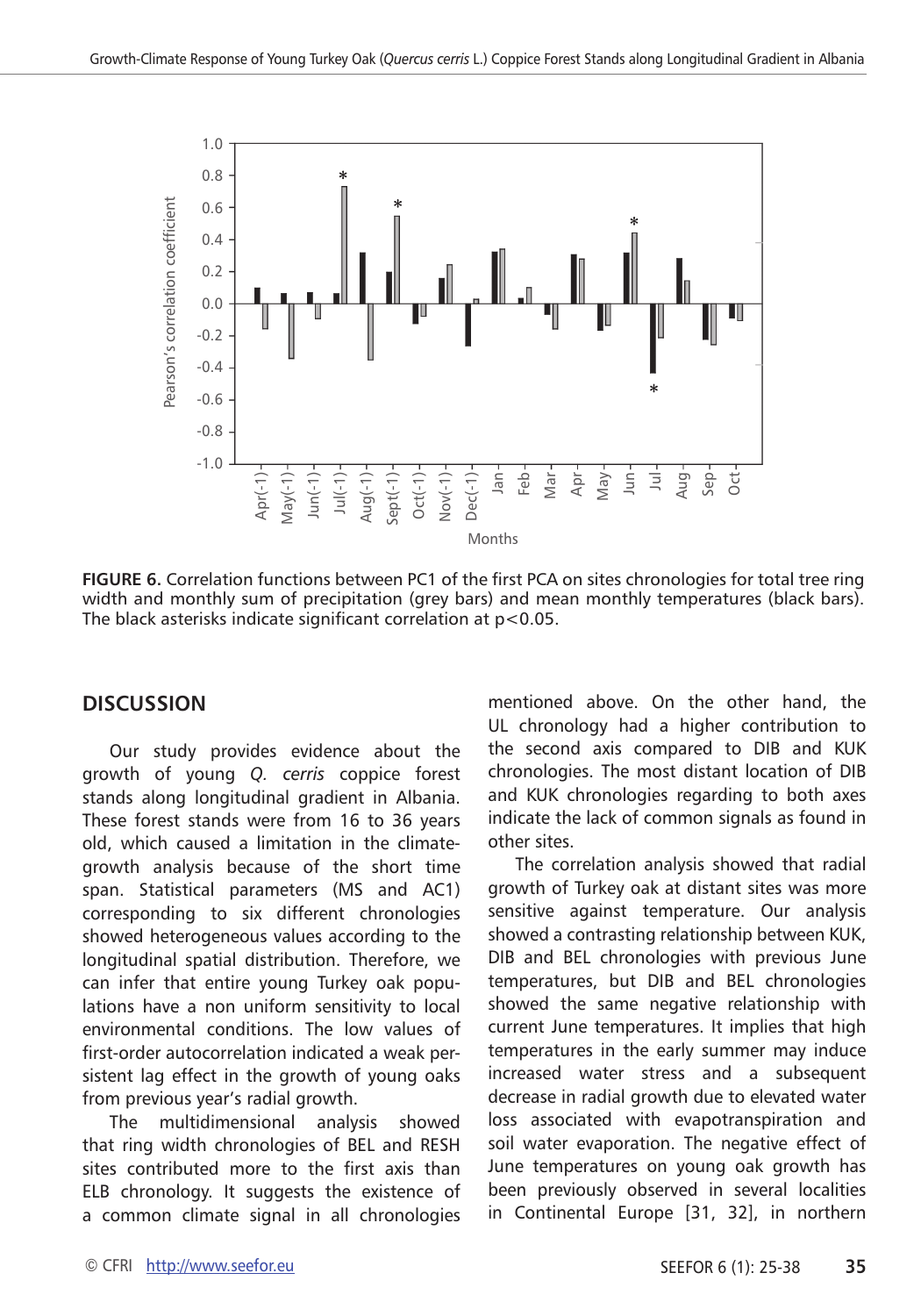Spain [33,34] and also in Mediterranean region [35,36]. The positive relation found with April precipitation indicates that the abundant precipitation during this month favors the development of the ring at the beginning of the growing season.

In addition, the positive relation of PC1 with June precipitation shows that water balance in this month is critical for phenology and auxology of deciduous oaks because of the internal flow requirements for ring-porous wood [30, 37]. At the regional scale, the positive correlation with previous September, shows that precipitation during this month is very important for soil water recharge affecting directly the Turkey oak latewood formation and indirectly the early wood formation in the successive growing year. A previous autumn signal has been identified in other dendroclimatic studies of deciduous oaks, especially with regard to the earlywood formation [30]. This positive link has been previously observed in other studies [35, 38, 39] and could be ecophysiologicaly meaningful. Autumn moisture can have also a direct positive effect on root growth [40], so when the new growth cycle begins, in the following year the tree will have a much larger root structure and will therefore be in a position to grow more [41].

## **CONCLUSION**

The approach used in this study highlighted the short-term climatic responses of young *Q. cerris* forest stands along longitudinal gradient. Young growth oaks showed a climatic response that was typical for this species not only to Albania but also in some Mediterranean countries and Continental Western Europe, with a negative relationship to current June temperatures. This study also showed that positive moisture balance in current April and previous September has favored the radial growth of this species in Albania.

This study is an important first step in understanding and anticipating the responses of young growth coppice stands to climate and a good basis to explore the age effect on climate - growth relationships which could also reflect physiological changes related to ageing.

## **Acknowledgments**

This study was conducted in the framework of the doctoral studies close to the Department of Wood Technology. The authors thank S. Beqo and A. Buzali for their assistance related to the sample preparation as well as the reviewers for their helpful comments.

## **RefereNces**

- 1. NIXON KC 2006 Global and Neotropical Distribution and Diversity of Oak (genus *Quercus*) and Oak Forests. *In*: Kappelle M (*ed*) Ecological Studies, Vol. 185, Ecology and Conservation of Neotropical Montane Oak Forests. Springer-Verlag, Berlin, Heidelberg, Germany, pp 3-12
- 2. ANFI 2004 Albanian National Forest Inventory. Final report. Terms of Reference. Tirana, Albania, pp 1-140
- 3. DIDA M 2003 State of Forest Tree Genetic Resources in Albania. Working Paper FGR/62E. Forest Resources Development Service, Forest Resources Division. FAO, Rome, Italy, (unpublished)
- 4. MITRAKOS AK 1980 A theory for Mediterranean plant life. *Acta Oecol* 1: 245-252
- 5. TERRADAS J, SAVÉ R 1992 The influence of summer and winter water relationships on the distribution of *Quercus ilex* L. *Vegetatio* 99-100 (1): 137-145. DOI:<http://dx.doi.org/10.1007/BF00118219>
- 6. LARCHER W 2000 Temperature stress and survival ability of Mediterranean sclerophyllous plants. *Plant Biosyst* 134 (3): 279-295. DOI: [http://dx.doi.](http://dx.doi.org/10.1080/11263500012331350455) [org/10.1080/11263500012331350455](http://dx.doi.org/10.1080/11263500012331350455)
- 7. FRITTS HC 1976 Tree-Rings and Climate. Academic Press, London, UK. 567 p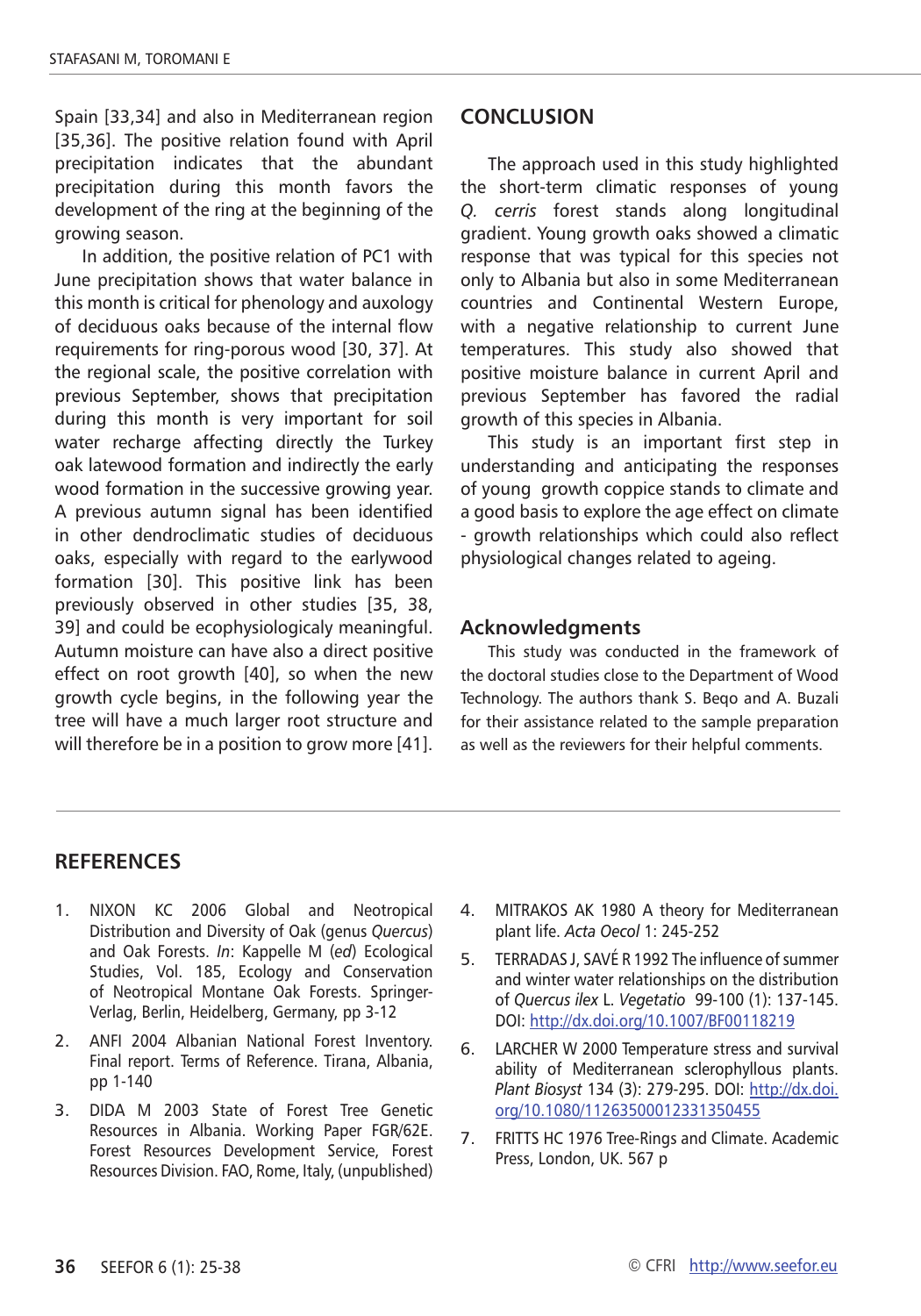- 8. COOK ER, PEDERSON N 2011 Uncertainty, emergence and statistics in dendrochronology. *In*: Hughes MK, Swetnam TW, Diaz HF (*eds*) Dendroclimatology, Developments in paleoenvironmental research 11. Springer, Dordrecht, The Netherlands, pp 77-112. DOI: [http://dx.doi.org/10.1007/978-1-4020-5725-0\\_4](http://dx.doi.org/10.1007/978-1-4020-5725-0_4)
- 9. BEGUM S, NAKABA S, YAMAGISHI Y, ORIBE Y, FUNADA R 2013 Regulation of cambial activity in relation to environmental conditions, understanding the role of temperature in wood formation of trees. *Physiol Plantarum* 147 (1): 46-54. DOI: [http://dx.doi.org/10.1111/j.1399-](http://dx.doi.org/10.1111/j.1399-3054.2012.01663.x) [3054.2012.01663.x](http://dx.doi.org/10.1111/j.1399-3054.2012.01663.x)
- 10. CAMPELO F, NABAIS C, FREITAS H, GUTIERREZ E 2007 Climatic significance of tree ring width and intra-annual density fluctuations in *Pinus pinea* from a dry Mediterranean area in Portugal. *Ann For Sci* 64 (2): 229-238. DOI: [http://dx.doi.](http://dx.doi.org/10.1051/forest:2006107) [org/10.1051/forest:2006107](http://dx.doi.org/10.1051/forest:2006107)
- 11. DI FILIPPO A, ALESSANDRINI A, BIONDI F, BLASI S, PORTOGHESI L, PIOVESAN G 2010 Climate change and oak growth decline: Dendroecology and stand productivity of a Turkey oak (*Quercus cerris* L.) old stored coppice in Central Italy. *Ann For Sci* 67 (7): 706. DOI: [http://dx.doi.org/10.1051/](http://dx.doi.org/10.1051/forest/2010031) [forest/2010031](http://dx.doi.org/10.1051/forest/2010031)
- 12. ROMAGNOLI M, CODIPIETRO G 1996 Pointer years and growth in Turkey oak (*Quercus cerris* L) in Latium (central Italy). A dendroclimatic approach. *Ann For Sci* 53: 671-684. DOI: [http://dx.doi.](http://dx.doi.org/10.1051/forest:19960245) [org/10.1051/forest:19960245](http://dx.doi.org/10.1051/forest:19960245)
- 13. STOJANOVIĆ D, LEVANIČ T, MATOVIĆ B, GALIĆ Z, BAČKALIĆ T 2014 The Danube water level as a driver of poor growth and vitality of trees in the mixed pedunculate oak-Turkey oak stand (*in Serbian with English summary*). *Šumarstvo* 3-4: 153-160
- 14. JANOUS D, BARTAK M 1991 Dendroclimatological study of Turkey oak (*Quercus cerris* L) at Bab (SW Slovakia). *Ekol* (CSFR). 10 (1): 31-42
- 15. CORONA E 1987 The Dendrochronology in Italy: situation and applications (*in Italian*). *Italian Botanical Informant* 19: 67-76
- 16. ACADEMY OF SCIENCES 1975 Meteorological Bulletin for the 1931-2001 years (*in Albanian*). Hydrometeorological Institute, Tirana, Albania
- 17. BAILLIE LMG, PILCHER RJ 1973 A simple crossdating program for tree-ring research. *Tree-ring Bulletin* 33: 7-14.
- 18. ECKSTEIN D, BAUCH J 1969 Contribution to the rationalization of a dendrochronological method and to analyze its confidence level (*in German*). *Forstwiss Centralbl* 88: 230-250
- 19. HOLMES RL 1983 Computer-assisted quality control in tree-ring dating and measurement. *Tree-ring Bulletin* 43: 69-78
- 20. COOK RE, BRIFFA RK 1990 A comparison of some tree-ring standardization methods. *In*: Cook ER, Kairiukstis LA (*eds*) Methods of Dendrochronology: Applications in the Environmental Sciences. Kluwer Academic Publishers, Dordrecht, The Netherlands, pp 153-162
- 21. COOK RE, HOLMES LR 1999 Program ARSTAN chronology development with analysis (user's manual for program ARSTAN). Tucson: Laboratory of Tree-Ring Research, University of Arizona, USA, 18 p
- 22. WIGLEY TML, BRIFFA KR, JONES PD 1984 On the average value of correlated time-series, with applications in dendroclimatology and hydrometeorology. *J Clim Appl Meteorol* 23 (2): 201-213. DOI: [http://dx.doi.org/10.1175/1520-](http://dx.doi.org/10.1175/1520-0450(1984)023%3c0201:OTAVOC%3e2.0.CO;2) [0450\(1984\)023<0201:OTAVOC>2.0.CO;2](http://dx.doi.org/10.1175/1520-0450(1984)023%3c0201:OTAVOC%3e2.0.CO;2)
- 23. ORLÓCI L 1978 Multivariate Analysis in Vegetation Research. Springer, Dordrecht, The Netherlands, 452 p
- 24. LEGENDRE P, LEGENDRE L 1998 Numerical Ecology, Second English Edition. Elsevier, , Amsterdam, The Netherlands, 853 p
- 25. GUTTMAN L 1954 Some necessary conditions for common factor analysis. *Psychometrika* 19 (2): 149-162. DOI: [http://dx.doi.org/10.1007/](http://dx.doi.org/10.1007/BF02289162) [BF02289162](http://dx.doi.org/10.1007/BF02289162)
- 26. DENIMAL JJ 2001 Hierarchical Factorial Analysis. *In*: Govaert G, Janssen J, Limnios N (*eds*) Proceedings of the ASMDA 2001, Tenth International Symposium on Applied Stochastic Models and data Analysis, Compiègne, France, 12-15 June 2001. University of Technology of Compiègne, Compiègne, France, pp 369-374
- 27. CAMIZ S, DENIMAL JJ, PILLAR VD 2006 Hierarchical Factor Classification of Variables in Ecology. *Community Ecol* 7 (2): 165-179. DOI [http://dx.doi.](http://dx.doi.org/10.1556/ComEc.7.2006.2.4) [org/10.1556/ComEc.7.2006.2.4](http://dx.doi.org/10.1556/ComEc.7.2006.2.4)
- 28. CAMIZ S, PILLAR VD 2007 Comparison of Single and Complete Linkage Clustering with the Hierarchical Factor Classification of Variables. *Community Ecol* 8 (1): 25-30. DOI: [http://dx.doi.](http://dx.doi.org/10.1556/ComEc.8.2007.1.4) [org/10.1556/ComEc.8.2007.1.4](http://dx.doi.org/10.1556/ComEc.8.2007.1.4)